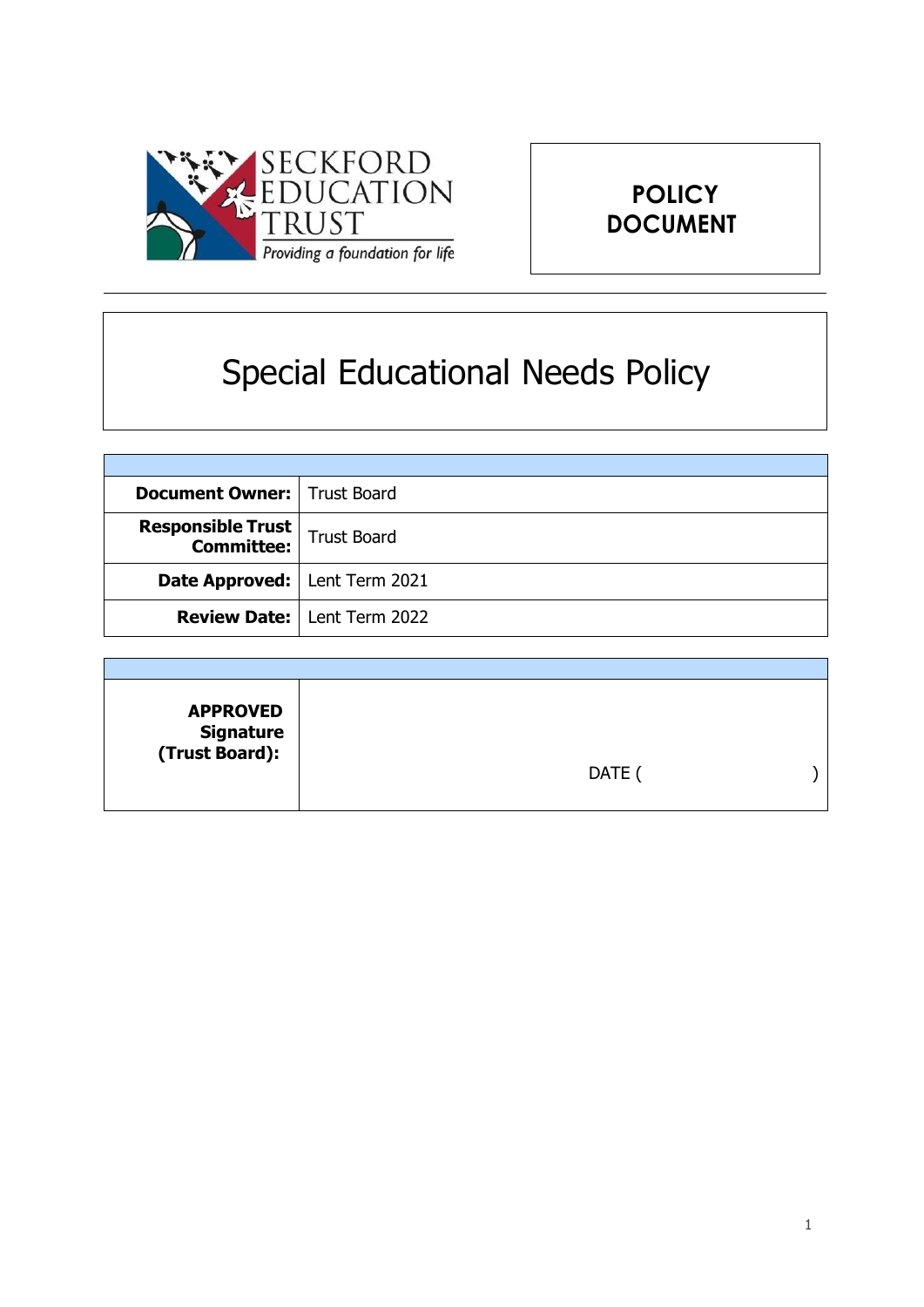# 1. Other relevant policies and documents

- SEND Information Reports
- Accessibility Plan (SET Beccles School)
- Accessibility Plan (SET Ixworth School)
- Accessibility Plan (SET Saxmundham School)
- Admissions Policy (SET Beccles School)
- Admissions Policy (SET Ixworth School)
- Admissions Policy (SET Saxmundham School)
- Anti-Bullying Policy
- Attendance Policy
- Behaviour Policy
- Complaints Policy
- Disciplinary Policy
- Educational Trips and Visits Policy
- Equalities Policy (Students)
- Equalities Policy (Employees)
- First Aid Policy
- Harassment Policy
- Managing Violence in Schools Policy
- Recruitment Policy
- Safeguarding Policy
- SMSC Policy
- The SEN Code of Practice, January 2015
- Children's Act 1989
- Children and Families Act 2014
- Equalities Act 2010
- Supporting Pupils at School with Medical Conditions 2014
- Special Educational Needs and Disability Regulations 2014

# 2. Explanation of terms used in the policy

'Trust' = Seckford Education Trust

'School(s)' = schools within the Trust

'Inclusion' = ensuring all students participate and are not excluded from the culture, curriculum and community of our Schools

'EHC Plans' = Education, Health and Care Plans. These replace statements from September 2014 'PEP' = Personal Education Plans

'CAMHS'= Child and Adolescent Mental Health Services

'DME'= Dual and Multiple Exceptionalities

A comprehensive glossary of SEND terms is available from the government's website: https:/[/www.gov.uk/government/uploads/system/uploads/attachment\\_data/file/343785](http://www.gov.uk/government/uploads/system/uploads/attachment_data/file/343785) /sen-Glossary\_and\_useful\_Websites.pdf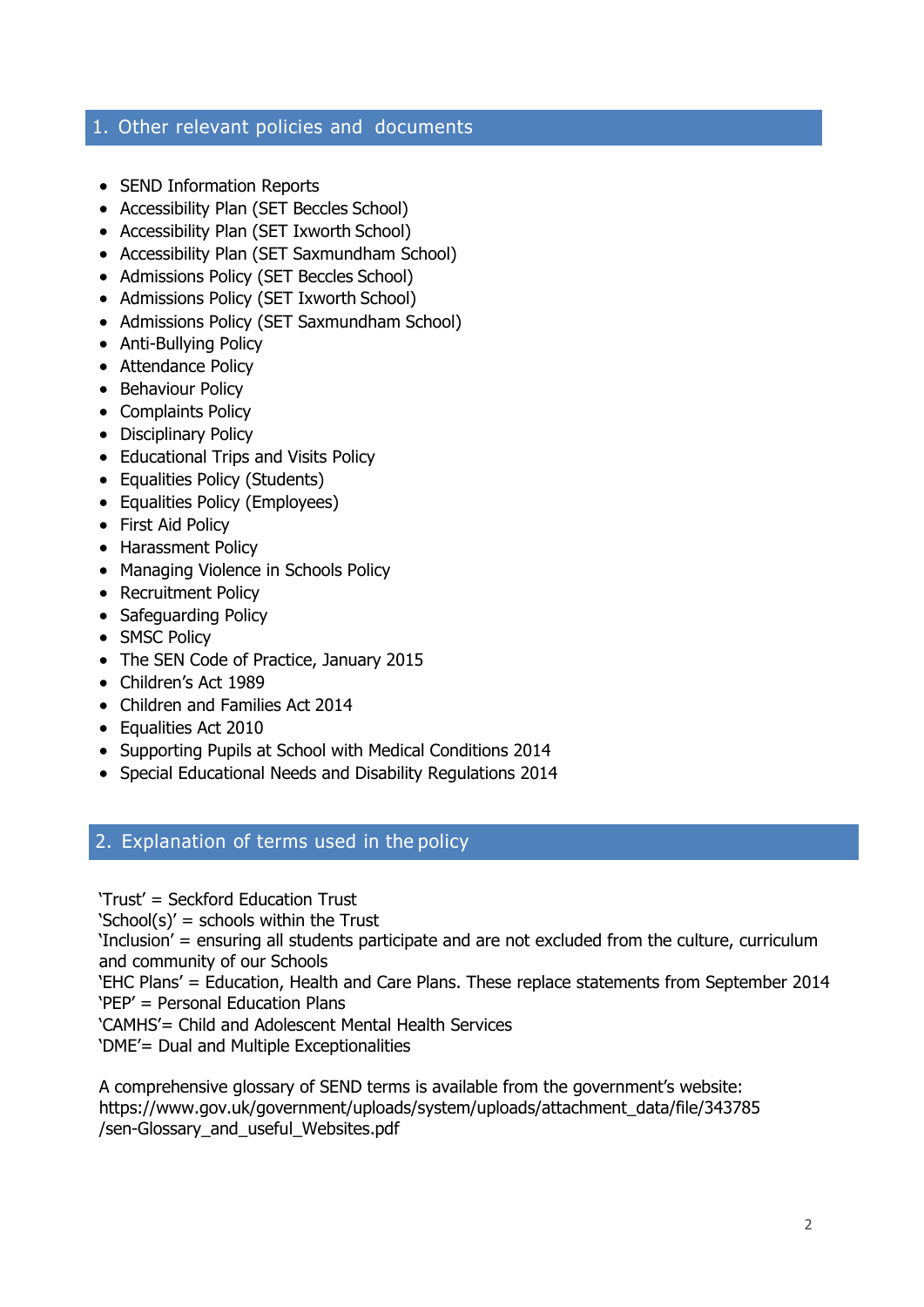# 3. Purpose of the policy

Our SEND policy and information report aims to:

- Set out how our schools will support and make provision for students with special educational needs and/or disabilities (SEND)
- Explain the roles and responsibilities of everyone involved in providing for students with SEND

This policy covers the Trust and all its schools and as such there is no need for each School to have its own policy.

The detailed procedures to be followed are set out in the Procedures section of this document.

## 4. Policy statement

Our vision is for truly inclusive schools, where the needs of all children are met exceptionally well, including vulnerable learners, those from potentially disadvantaged backgrounds, those with special educational needs and/or disabilities and the most able.

Our approach to curriculum is inclusive and built on the premise that all students have an entitlement to powerful knowledge and an excellent education. This is key to social justice.

Through excellent teacher training and development and the use of evidence based teaching approaches we ensure that all learners can access the curriculum, providing additional support where needed to meet children's needs.

As part of our approach to inclusion we also champion equality and diversity, ensuring our schools are places where difference is celebrated. Our schools also prioritise pastoral support and students' personal development and wellbeing to ensure they are able to achieve their potential. We believe that our schools can be truly inclusive whilst also having an academic vision where children achieve highly.

Our ambitions are high for all students. We believe in a learning environment where every student can participate and achieve irrespective of their barriers. The Trust and its schools are committed to empower students to overcome such barriers and reach their full potential. We promote independence in each and every young person by encouraging them to take ownership of their learning.

Our vision is such that the Seckford Education Trust will provide a range of educational settings to meet the needs of each and every student that would like to attend a school within our Trust. To achieve this we are now working with Suffolk County Council to become a specialist provider at each of our 5 Schools.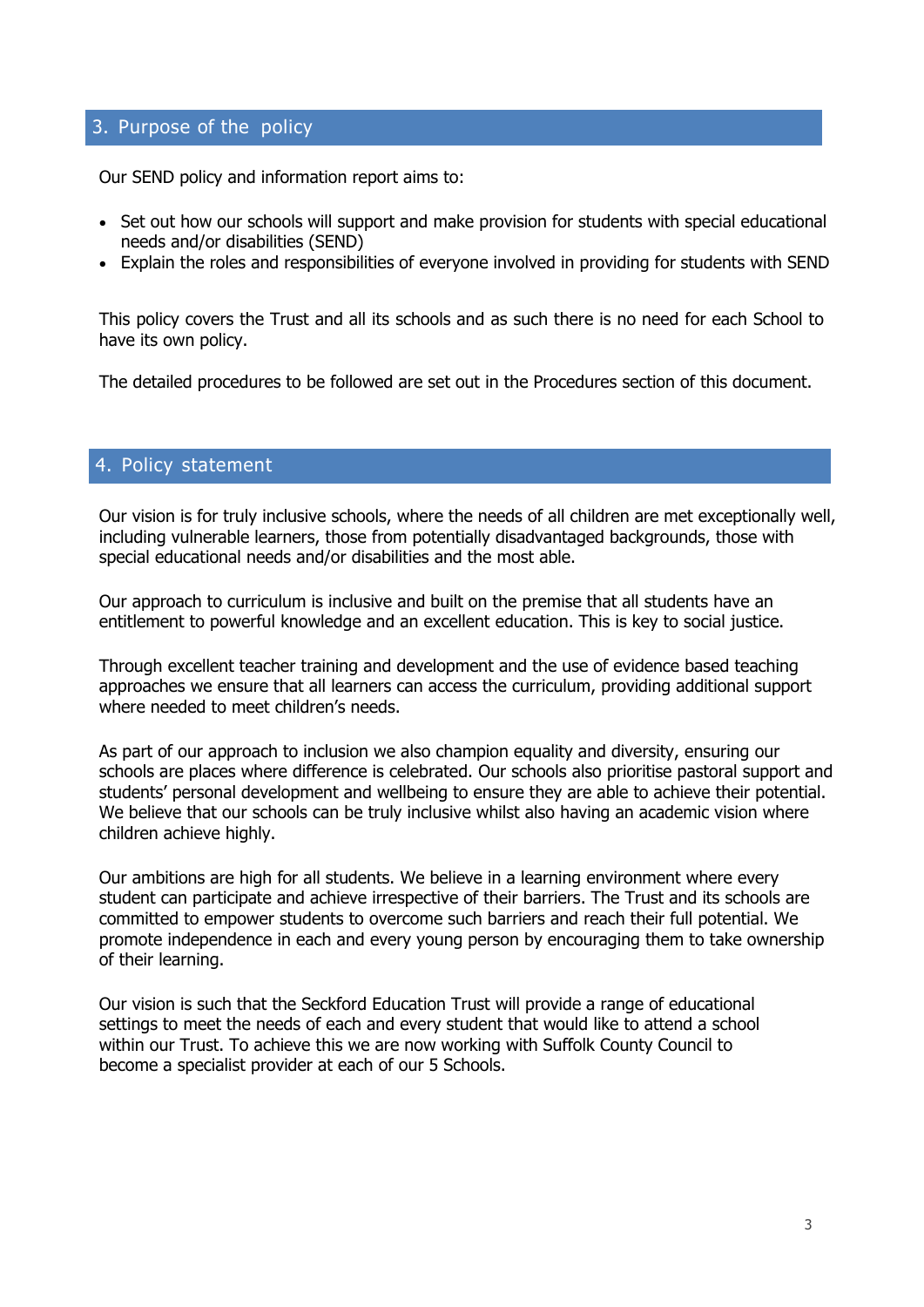# 5. Responsibilities

#### **5.1 Legislation and Guidance**

This policy and information report is based on the statutory [Special Educational Needs](https://www.gov.uk/government/uploads/system/uploads/attachment_data/file/398815/SEND_Code_of_Practice_January_2015.pdf)  [and](https://www.gov.uk/government/uploads/system/uploads/attachment_data/file/398815/SEND_Code_of_Practice_January_2015.pdf) [Disability \(SEND\) Code of Practice](https://www.gov.uk/government/uploads/system/uploads/attachment_data/file/398815/SEND_Code_of_Practice_January_2015.pdf) and the following legislation:

- [Part 3 of the Children and Families Act 2014](http://www.legislation.gov.uk/ukpga/2014/6/part/3), which sets out schools' responsibilities for pupils with SEN and disabilities
- [The Special Educational Needs and Disability Regulations 2014](http://www.legislation.gov.uk/uksi/2014/1530/contents/made), which set out schools' responsibilities for education, health and care (EHC) plans, SEN coordinators (SENCOs) and the SEN information report
- The Equality Act 2010

This policy also complies with our funding agreements and articles of association.

## **5.2 Definitions**

A student has SEND if they have a learning difficulty or disability which calls for special educational provision to be made for them.

They have a learning difficulty or disability if they have:

- A significantly greater difficulty in learning than the majority of others of the same age, or
- A disability which prevents or hinders them from making use of facilities of a kind generally provided for others of the same age in mainstream schools

Special educational provision is educational or training provision that is additional to, or different from, that made generally for other children or young people of the same age by mainstream schools.

#### **5.3 Roles and Responsibilities The SENCO**

The contact details for the SENCO can be obtained from the school office or each school's general enquiries email address. They can also be found on school websites and in the SEND Information Reports.

They will:

- Work with the Trust Leadership Team, heads of school, and the designated SEND Trustee to determine the strategic development of the SEND strategy and provision in the school.
- Have day-to-day responsibility for the operation of this SEND policy and the co- ordination of specific provision made to support individual students with SEND, including those who have EHC plans.
- Provide professional guidance to colleagues and work with staff, parents, and other agencies to ensure that students with SEND receive appropriate support and high quality teaching.
- Advise on the graduated approach to providing SEND support.
- Advise on the deployment of the school's delegated budget and other resources to meet students' needs effectively.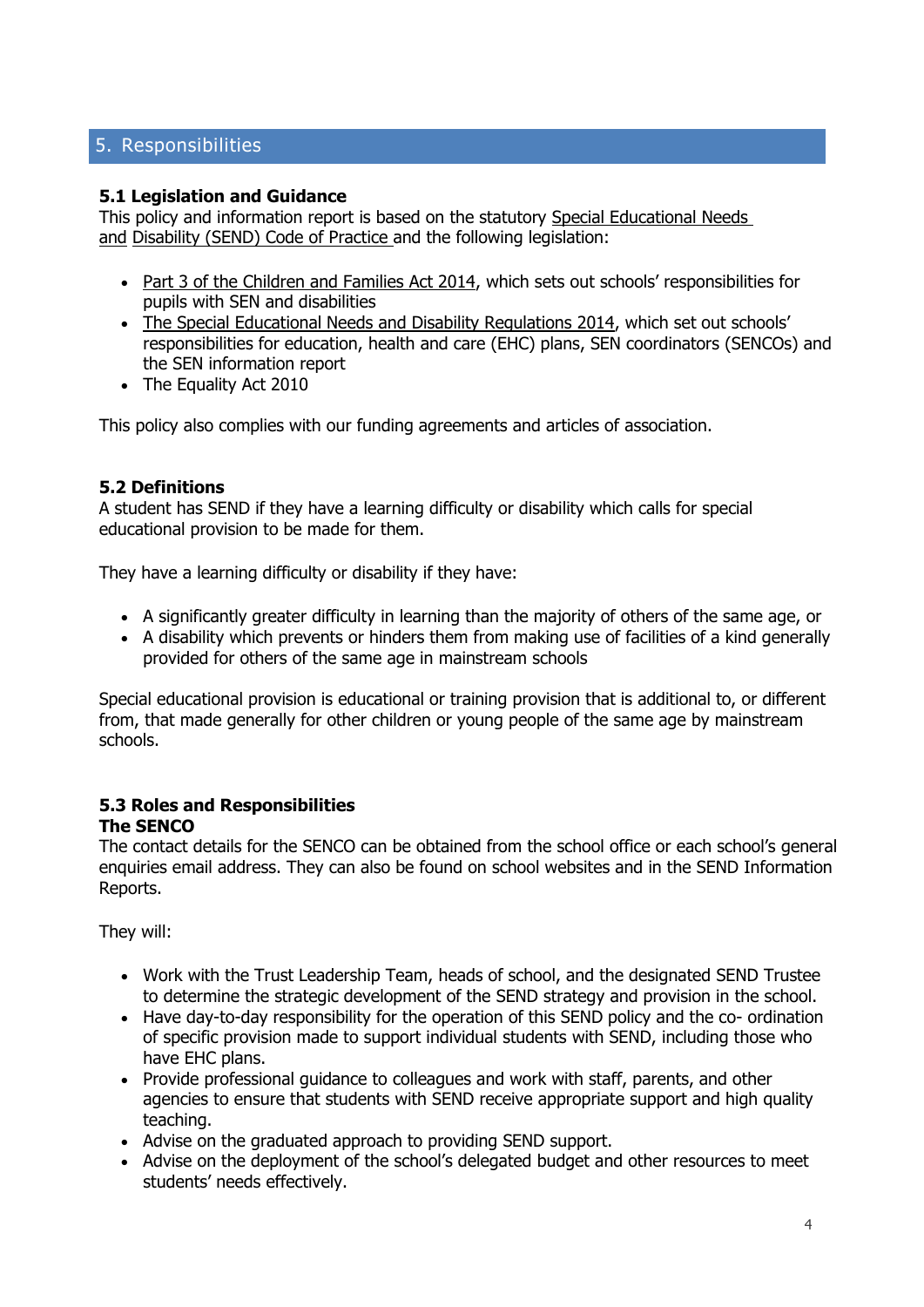- Be the point of contact for external agencies, especially the local authority and its support services.
- Liaise with potential next providers of education, and also prior settings, to ensure students and their parents are informed about options and a smooth transition is planned.
- Work with the Trust Leadership Team and the head of school to ensure that the school meets its responsibilities under the Equality Act 2010 with regard to reasonable adjustments and access arrangements.
- Ensure the school keeps the records of all students with SEND up to date.
- Produce a SEND Information Report annually, which will be published on the school website.

## **The SEND Trustee**

The SEND Trustee will:

- Help to raise awareness of SEND issues at Trust Board and spotlight meetings.
- Monitor the quality and effectiveness of SEND provision across the schools and update the Trust Board on this.
- Work with the heads of school and SENCOs to determine the strategic development of the SEND strategy and provision in each school.
- Review the SEND Information Report annually.

## **The Head of School**

The Head of School will:

- Work with the SENCO and SEND Trustee to determine the strategic development of the SEND strategy and provision in the school.
- Have overall responsibility for the provision and progress of students with SEND.
- Ensure this policy is followed.
- Ensure the SEND Information Report is produced annually and published on the school website.

## **Class teachers**

Each class teacher is responsible for:

- The progress and development of each and every young person in their class.
- Working closely with any teaching assistants or specialist staff to plan and assess the impact of support and interventions and how they can be linked to classroom teaching.
- Working with the SENCO to review each student's progress and development and decide on any changes to provision.
- Ensuring they follow this SEND policy.

# 6. Types of, and identification of, SEND

## **6.1 The kinds of SEND that are provided for**

Our schools currently provide additional and/or different provision for a range of needs, including: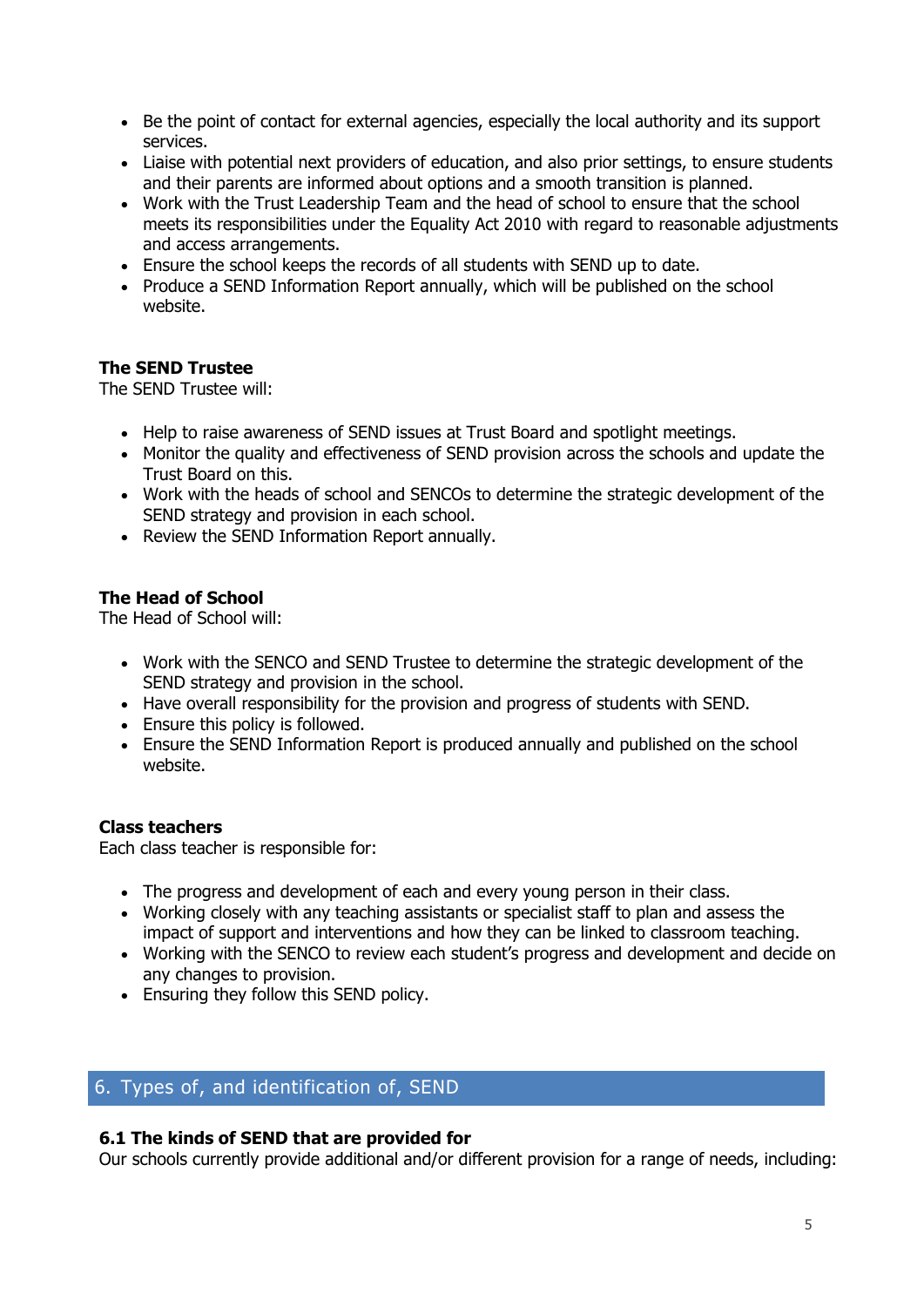- Communication and interaction, for example, autistic spectrum disorder, speech and language difficulties,
- Cognition and learning, for example, dyslexia, dyspraxia,
- Social, emotional and mental health difficulties, for example, attention deficit hyperactivity disorder (ADHD),
- Sensory and/or physical needs, for example, visual impairments, hearing impairments, processing difficulties, epilepsy.

#### **6.2 Identifying students with SEND and assessing their needs**

We will assess each on entry, through a baseline assessment approach, which will build on previous settings and Key Stages, where appropriate. At transition points we will also liaise with students' previous schools, where they are joining us from a different educational provider.

Class teachers will make regular assessments of progress for all students and identify those whose progress:

- Is significantly slower than that of their peers starting from the same baseline;
- Fails to match or better the child's previous rate of progress;
- Fails to close the attainment gap between the child and their peers;
- Widens the attainment gap;

This may include progress in areas other than attainment, for example, social or emotional needs.

Slow progress and low attainment will not automatically mean a student is recorded as having SEND, but effective steps should be taken to exclude the possibility of SEND as a barrier to more rapid progress.

When deciding whether special educational provision is required, we will start with the desired outcomes, including the expected progress and attainment, and the views and the wishes of the student and their parents/carers. We will use this to determine the support that is needed and whether we can provide it by adapting our core offer, or whether something different or additional is needed. A student is recorded as having SEND only when additional or different provision is needed, outside our core offer.

# 7. Consulting and involving students and parents/carers

We will offer varied opportunities for effective parent-school communication in order to involve parents in school and develop successful home-school partnerships. These opportunities will take into account the age of students and also the needs of the parent community.

We will have an early discussion with the student and their parents/carers when identifying whether they need special educational provision. These conversations will make sure that:

- Everyone develops a good understanding of the student's areas of strength and difficulty.
- We take into account the parents' and carers' concerns.
- Everyone understands the agreed outcomes sought for the child.
- Everyone is clear on what the next steps are.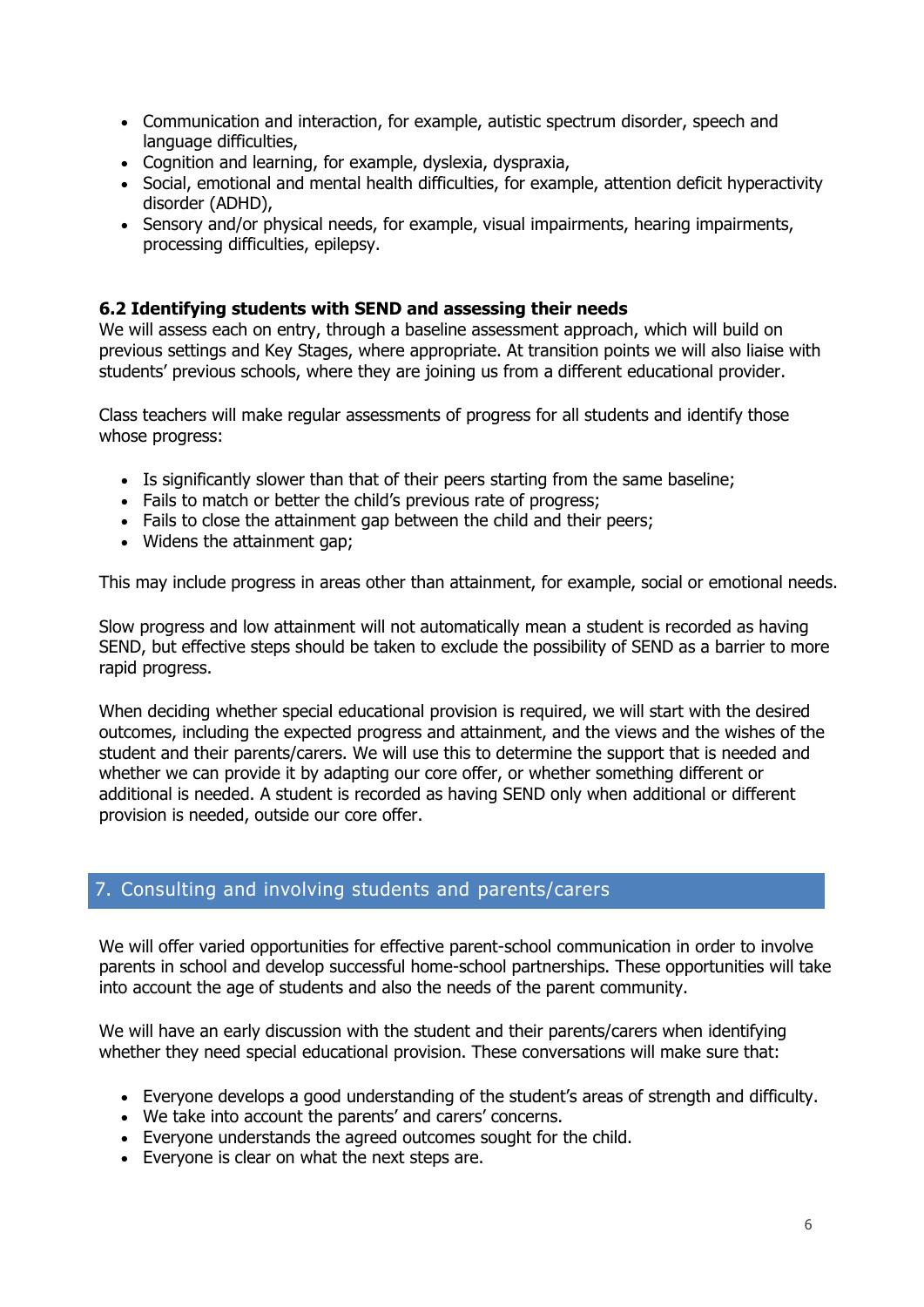Notes of these early discussions will be added to the student's record and given to their parents. We will formally notify parents when it is decided that a student will receive SEND support.

## 8. Monitoring and assessment

Assessing and reviewing students' progress towards outcomes.

Our aim is that each and every young person access the right support and at the right time, to fully meet their needs.

We will follow the graduated approach and the four-part cycle of **assess, plan, do, review**.

The class or subject teacher will work with the SENCO to carry out a clear analysis of the student's needs. This will draw on:

- The teacher's assessment and experience of the student.
- Their previous progress and attainment and behaviour.
- Other teachers' assessments, where relevant.
- The individual's development in comparison to their peers and national data.
- The views and experience of parents and carers.
- The student's own views.
- Advice from external support services, if relevant.

The assessment will be reviewed regularly and should be updated at regular strategic intervals to allow for timely review of the provision and further planning.

All teachers and support staff who work with the student will be made aware of their needs, the outcomes sought, the support provided, and any teaching strategies or approaches that are required. Students are individuals and as such will have different needs. The appropriate support will vary student by student. This is why it is essential to monitor impact and effectiveness. We will regularly review the effectiveness of the support and interventions and their impact on the student's progress.

Support and interventions will be clearly recorded through provision mapping. Regular review of the impact of interventions and support will be captured on each school's provision map. Provision maps will also include resources and costs so that the cost of interventions can be clearly reviewed and evaluated. Costs should include staffing costs where appropriate.

# 9. Teaching and providing effective support for students

#### **9.1 Supporting students moving between phases and preparing for adulthood**

Transitions are important points in a child's educational journey. This can be especially true of students who have a special educational need. We will share information with the school, college, or other setting the student is moving to.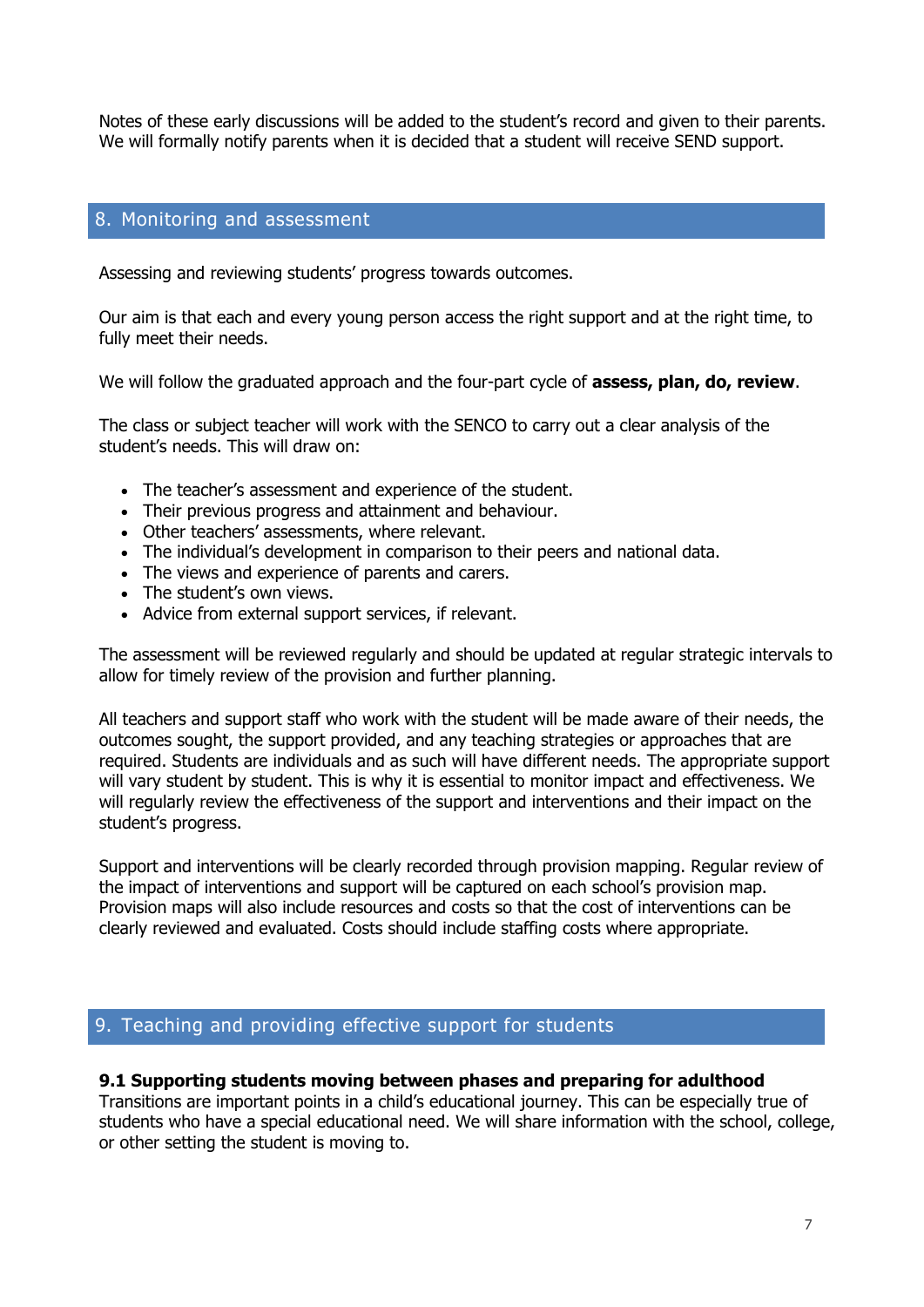We will agree with parents/carers and students which information will be shared as part of this. We will also collect appropriate information from students' previous schools or educational settings when they join us. This will include Early Years settings.

Transition support may include:

- Visits to students' schools/settings.
- Meetings with SENCOs.
- Parent and carer information and engagement events.
- Induction/taster sessions.
- Additional induction sessions for students with SEND.
- Welcome packs for parents and carers.
- Information shared through websites.
- Open evenings/events.
- Other events appropriate to the school and context.

## **9.2 Our approach to teaching students with SEND**

Teachers are responsible and accountable for the progress and development of all the students in their class.

High quality teaching is our first step in responding to students who have SEND. Our teachers will plan carefully to ensure each and every young person can access the curriculum effectively.

Additional support will be provided, based on individual students' needs.

We may provide the following interventions (this is not an exhaustive list and students would be offered interventions on an individual need basis):

- Support from a classroom assistant.
- 1:1 support.
- Small group support.
- Assistive technology e.g. reader pens, voice to text software.
- Provision of specific support programmes (that have a good evidence base) e.g. RWInc, Lexia, Zones of Regulation.

## **9.3 Adaptations to the curriculum and learning environment**

We make the following adaptations to ensure all students' needs are met:

- Adapting teaching to ensure all students are able to access it, for example, giving longer processing times, pre-teaching key vocabulary, reading instructions aloud, adapting activities etc.
- Adapting our teaching resources and staffing.
- Using recommended aids, such as laptops, coloured overlays, visual timetables, larger font etc as appropriate based on individual needs and an evidence base.

We believe that all students have a right to access a high quality, knowledge rich curriculum, regardless of SEND.